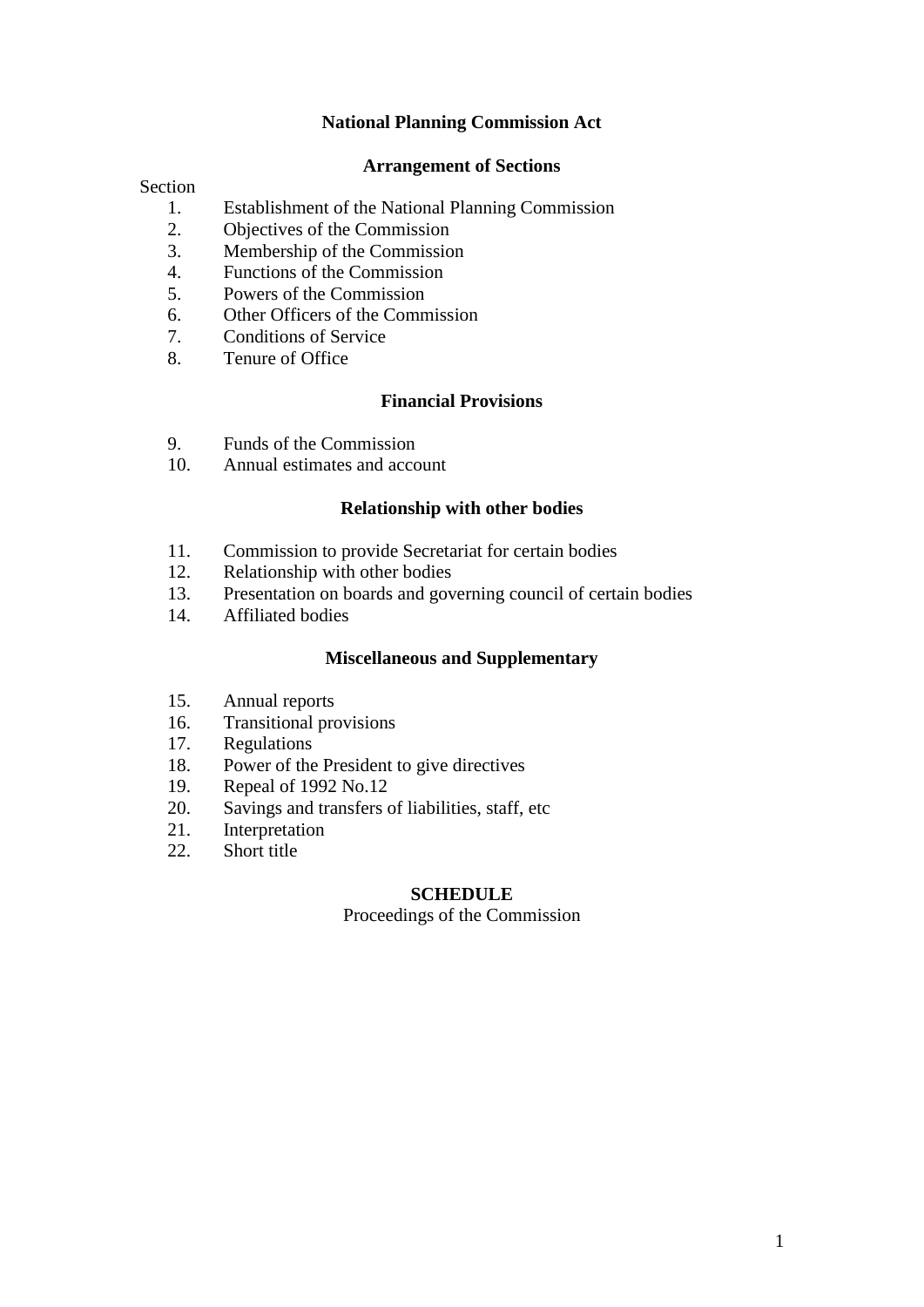# Chapter N66

# **National Planning Commission Act**

An Act to establish the National Planning Commission to, among other things, determine and advise on policies that will best promote national unity and integration and sustain the Nigerian nation.

[1993 No. 71]

[23rd August, 1993]

[Commencement]

# **1. Establishment of National Planning Commission**

- (1) There is hereby established a Commission to be known as the National Planning Commission (in this Act referred to as "the Commission").
- (2) The Commission shall be structured into various activity departments, as it deems appropriate for the effective discharge of its functions.

# **2. Objectives of the Commission**

The objectives of the Commission shall be to:

- (a) Determine and advice on policies that will best promote national unity and integration and sustain the Nigerian nation;
- (b) Ensure social justice and human welfare at all levels of the Nigerian society;
- (c) Focus on key national development issues and suggest ways for their efficient resolution;
- (d) Determine how best the Fundamental Objectives and Directive Principles of State Policy contained in the constitution of the Federal Republic of Nigeria 1999 can achieve the major objectives of optimal development and suggest amendments that may be required from time to time, to achieve those objectives in the light of encountered realities;

## [Cap. C23]

- (e) Provide national focal point for the co-ordination and formulation of national policies and programmes;
- (f) Draw up from time to time national economic priorities and programmes and map out implementation strategies;
- (g) Co-ordinate the formulation and implementation of government programmes as contained in annual plans, budgets, medium-term and perspective plans at Federal, State and Local Government levels;
- (h) Enhance the efficiency of public sector spending and general national economic management;
- (i) Continuously visualise the international economic system in target horizons and identify how best Nigeria can best adapt to realise the objectives set out in this section and compete efficiently in the global system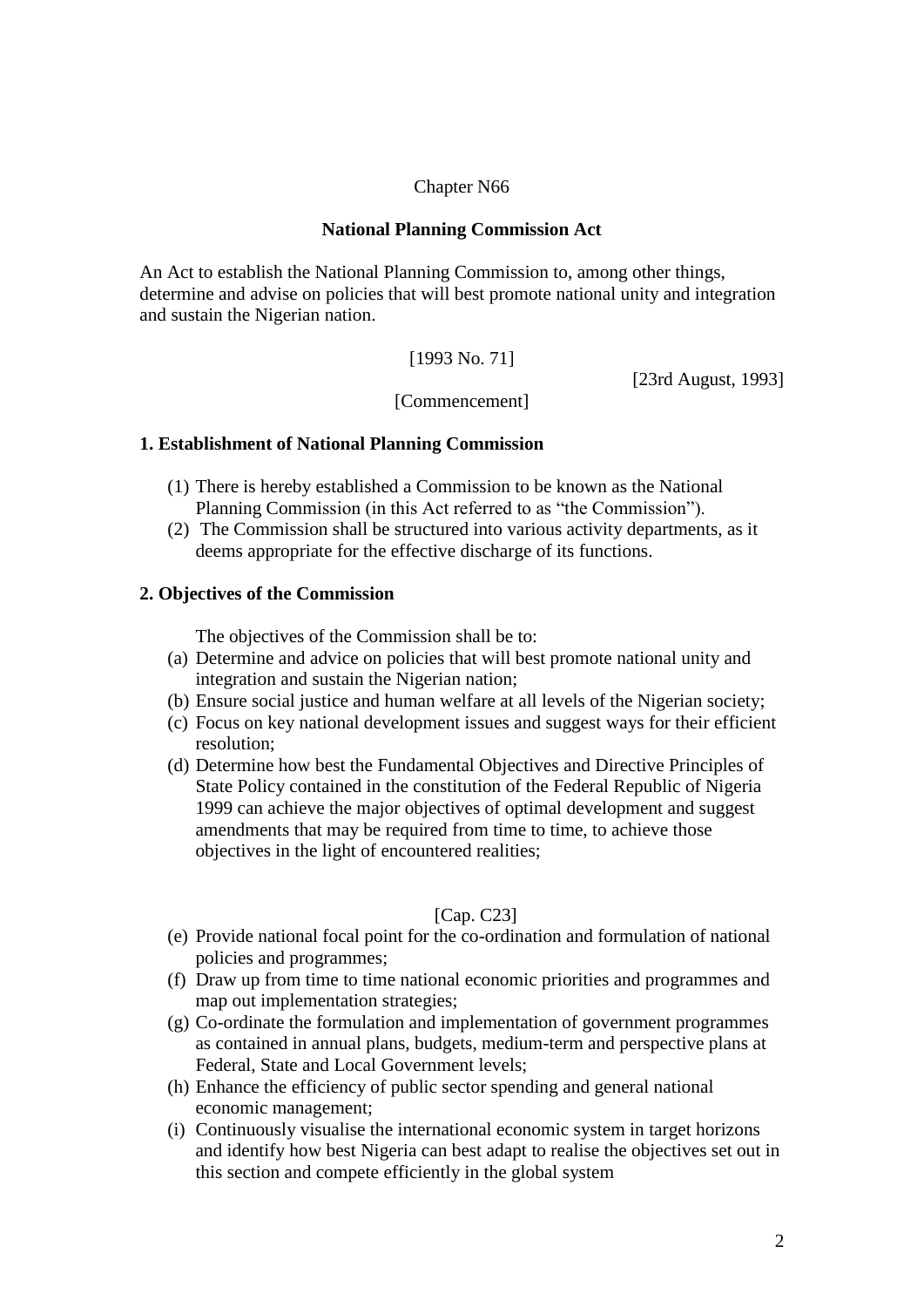## **3. Membership of the Commission**

- (1) The Commission shall consist of:
- (a) The Vice-President as Chairman;
- (b) The Deputy Chairman of the Commission;
- (c) Four full-time Commissioners who shall be in charge of groups of Departments;
- (2) In addition, the Commission shall have the following other members who shall be part-time Commissioners namely:
- (a) The Minister of Finance;
- (b) The Minister of Petroleum Resources;
- (c) The Minister of Agriculture and Rural Development;
- (d) The Minister of Industry
- (e) The Permanent Secretary, State and Local Government Affairs Office;
- (f) The Governor of the Central Bank of Nigeria;
- (g) One Member to represent the organised private sector;
- (h) One member to represent the labour unions; and
- (i) Two other members appointed on their own merit.
- (3) The Deputy Chairman and all other members of the Commission shall be appointed by the President.
- (4) The Deputy Chairman shall be a Minister of cabinet rank and the full-time chief executive of the Commission.
- (5) The Deputy Chairman and the four full-time Commissioners shall be persons of high professional competence and must be of good repute.
- (6) The Commission shall be located in the Presidency and shall not be the subject to the direction, control or supervision of any other authority or person in the performance of its functions under this Act, other than the President.
- (7) The supplementary provisions contained in the Schedule to this Act shall have. effect with respect to the proceedings of the Commission and other matters contained therein.

### [Schedule]

# **4. Functions of the Commission**

The functions of the Commission shall be to:

- (a) Provide policy advice to the President in particular and Nigeria in general on all spheres of national life;
- (b) Set national priorities and goals and engender consensus among government agencies, corporate bodies and workers' unions in support and accomplishment of such priorities and goals as may be contained in guidelines issued by the Commission from time to time;
- (c) Undertake periodic review and appraisal of the human and material resource capabilities of Nigeria with a view of advancing their development and efficiency and effective utilisation;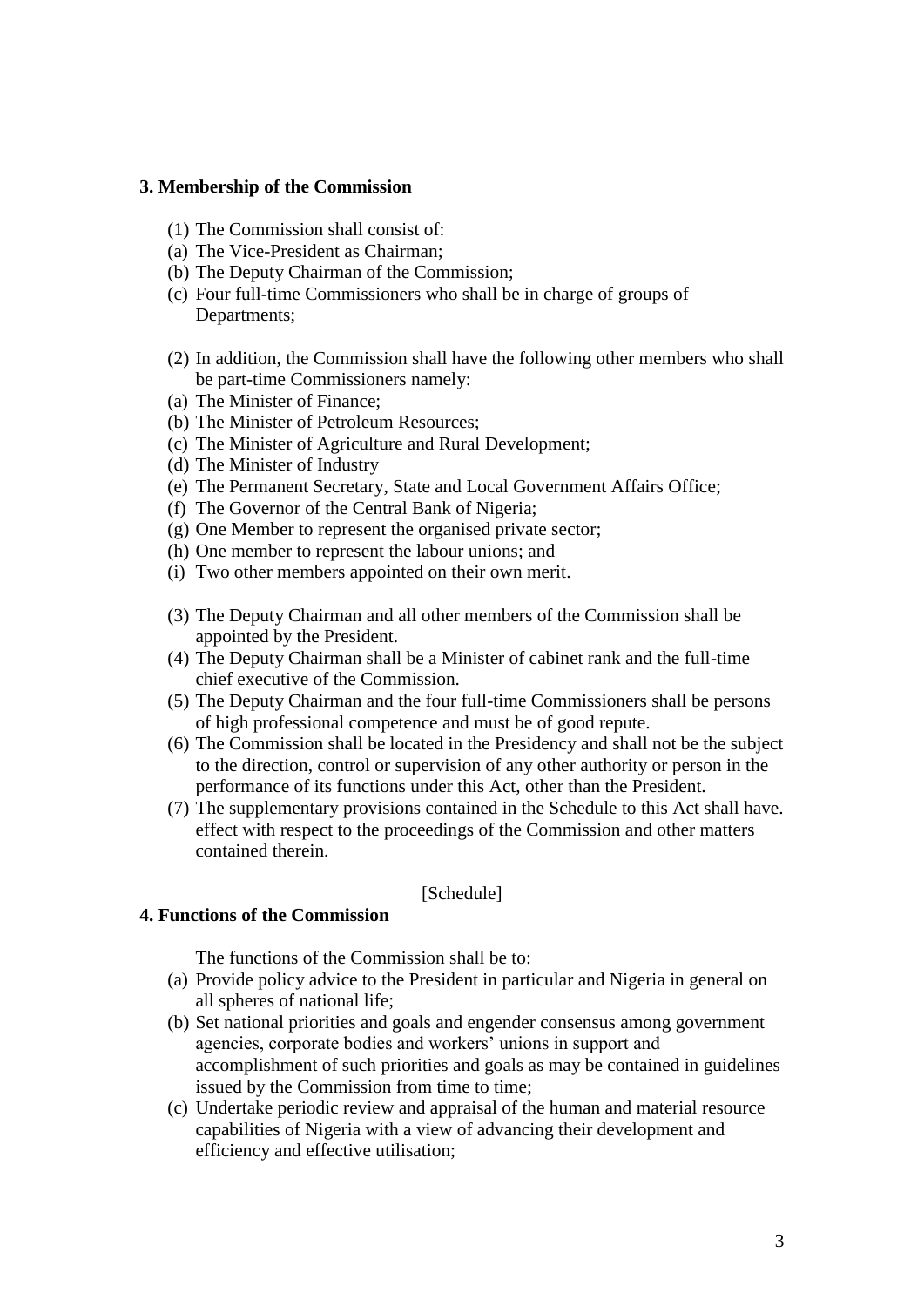- (d) Formulate and prepare long term, medium term and short term national development plans to co-ordinate such plans and to coordinate such plans at the Federal, State and Local Government levels;
- (e) Monitor projects and progress relating to plan implementation;
- (f) Advise on changes and adjustments in institutions and management techniques as well as attitudes necessary for the alignment of actions with plan targets and goals;
- (g) Conduct research into various aspects of national interest and public policy and ensure that the implications and results of findings in such research are geared towards the enhancement of national economic, social, technological, defence and security capabilities and management;
- (h) Mobilise popular, group and institutional consensus in support of government policies and programmes;
- (i) Manage multilateral and bilateral economic co-operation, including development aid and technical assistance programming;
- (j) Deal with matters relating to regional economic cooperation including the Economic Community of West African States, the African Common Market, the United Nations Economic Community for Africa and South-South Cooperation; and
- (k) Carry out such other activities as are necessary or expedient for the full discharge of all or any of the functions conferred on the Commission under this Act.

## **5. Powers of the Commission**

to:

In the discharge of its duties under this Act, the Commission shall have power

- (a) Ask for and obtain from any government agency or other private statistical or other information relevant to the functions of the Commission under this Act;
- (b) Bring to the attention of the President areas where national policies and programmes are seriously hampered and violated;
- (c) Prescribe action along a given course for any government agency for the attainment of identified specific national objectives;
- (d) Advise the President as to the appropriate measures to undertake by appropriate agencies or bodies in order to ensure their conformity with national policies or programmes;
- (e) With the approval of the President, direct the Ministries and appropriate agencies not to release funds for projects that have not been properly approved by the Commission or projects for which there is lack of adequate information;
- (f) Issue guidelines and circulars regarding plan preparation, implementation and control;
- (g) Make representation in the legislature for and on behalf of the President;
- (h) Recruit, promote and discipline all officers of the Commission, provided that the Commissioners and the Secretary can only be disciplined with the approval of the President;
- (i) Determine the conditions of service of its employees, as appropriate;
- (j) Provide advisory services on matters referred to it by any Government of the Federation or its agency; and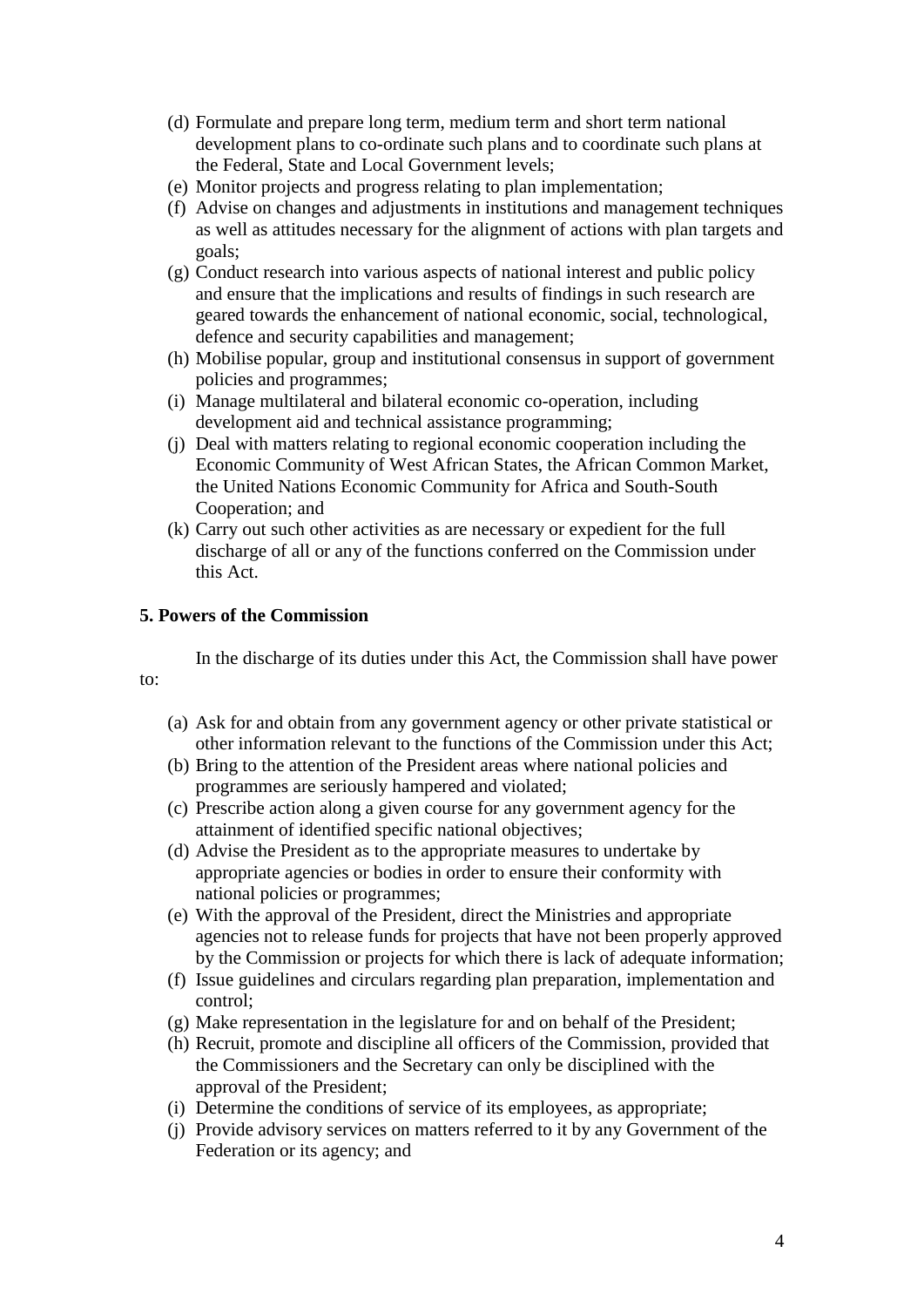(k) Express its opinion on any matter it considers pertinent to the national development process

# **6. Other Officers of the Commission**

- (1) There shall be appointed, by the President a Secretary to the Commission who shall hold a rank not below that of a Permanent Secretary in the civil service of the Federation.
- (2) The Secretary shall assist the Deputy Chairman in carrying out the day-to-day activities of the Commission and shall carry out such other duties as may be directed, from time to time by the Deputy Chairman.
- (3) The Secretary shall also serve as the secretary to the National Economic Advisory Council.
- (4) The Commission may appoint such number of other persons to be employees of the Commission as it may deem fit.

## **7. Conditions of Service**

The Commission shall develop and submit to the President appropriate conditions of service covering remunerations, fringe benefits, pension scheme and other benefits which would enable it attract and retain high quality manpower.

# **8. Tenure of office**

- (1) The Deputy Chairman and the Secretary of the Commission shall hold office for five years renewable for one further period of five years.
- (2) Each full-time Commissioner shall serve for an initial period of four years renewable for another term of four years only.
- (3) Any full-time Commissioner may resign his appointment at any time by notice in writing under his hand addressed to the President
- (4) A member of the Commission appointed under paragraphs (g), (11) and (i) of subsection (2) of section 3 of this Act shall hold office for a term of four years only.
- (5) If a member of the Commission dies or resigns or otherwise vacates his office before the expiry of the term for which he is appointed, a fit and proper person shall be appointed in his place.
- (6) A member of the Commission may be removed from office by the President if:
- (a) He is satisfied that it is not in the interest of the Commission or the interest of the public that the member should continue in office;
- (b) In the case of a part-time member, the member ceases to hold the office of member of chief executive of the relevant Ministry or extra-Ministerial Department or cease to represent the interest group.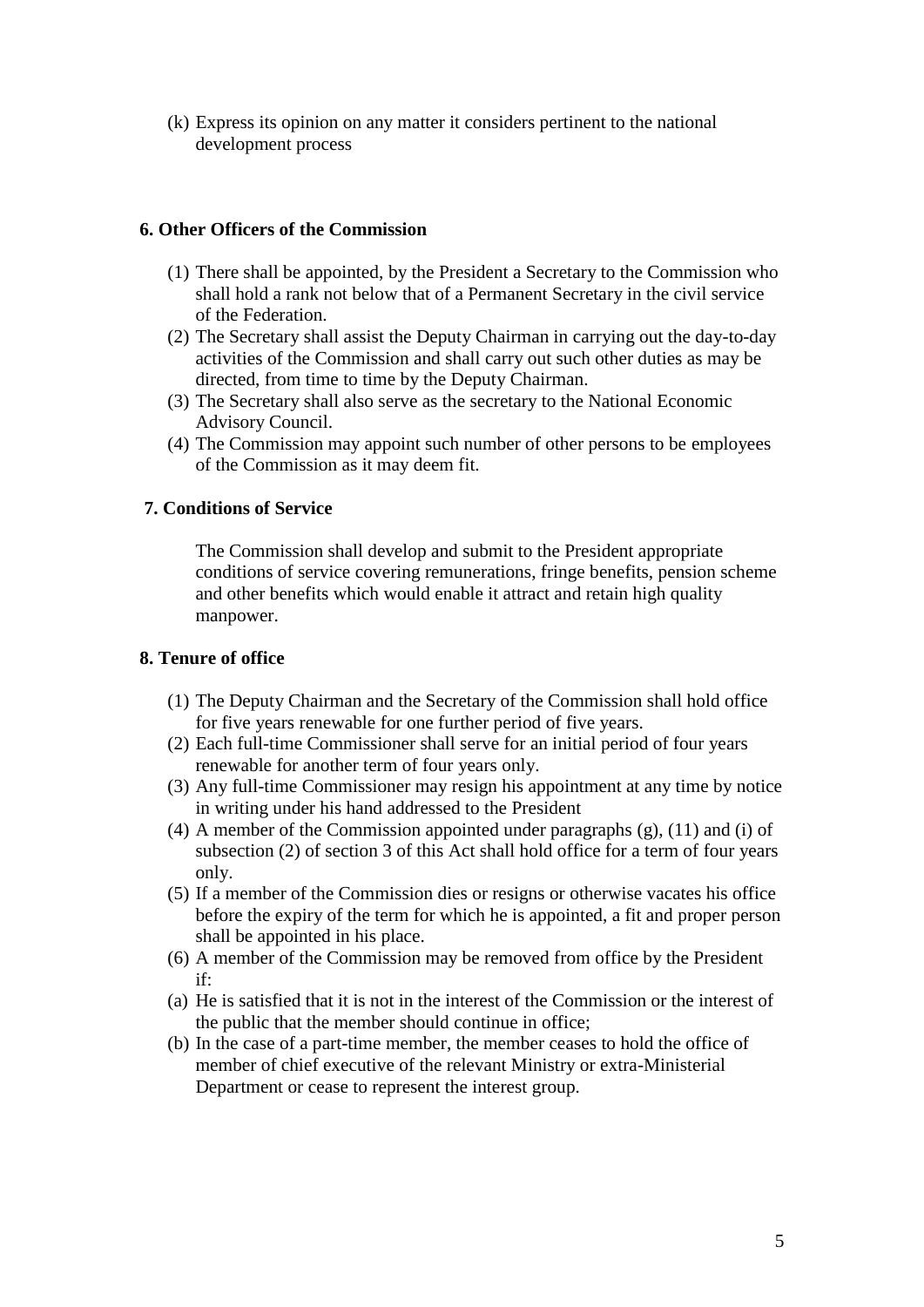## **Financial Provisions**

# **9. Funds of the Commission**

The Commission shall:

- (a) Operate within normal budgetary allocations as may be made to it by the Federal Government;
- (b) Not charge or receive any fees whatsoever for services rendered to the Federal or State Governments;
- (c) Not receive any gift of any description from any source from either the public or private sector;
- (d) Not establish or operate separate funds; and
- (e) Not invest its funds with intent to charging or receiving interest on such investments.

# **10. Annual estimates and account**

The Commission shall not later than 31 October in each year submit to the President an estimate of its expenditure and income during the next succeeding financial year.

# **Relationship with other bodies**

# **11. Commission to provide the Secretariat for the following planning bodies, that is:**

(a) The National Economic Council;

(b) The conference of Ministers and Commissioners responsible for economic planning;

(c) The Joint Planning Board; and

(d) The National Economic Advisory Council.

# **12. Relationship with other bodies**

The Commission shall maintain liaison with the private sector, labour unions, universities, research institutes, non-governmental organisations and such other bodies as may be useful in promoting plan formulation, acceptability and implementation.

## **13. Representation on boards and governing council of certain bodies**

The Commission shall be represented on the boards and governing councils of such bodies as the President may decide and, without prejudice to the provisions the Commission shall on the commencement of this Act be represented on the boards and councils on which the Planning Office of the former Ministry of Budget and Planning served.

## **14. Affiliated bodies**

As from the commencement of this Act, the following bodies shall become subsidiary organs of the Commission, that is: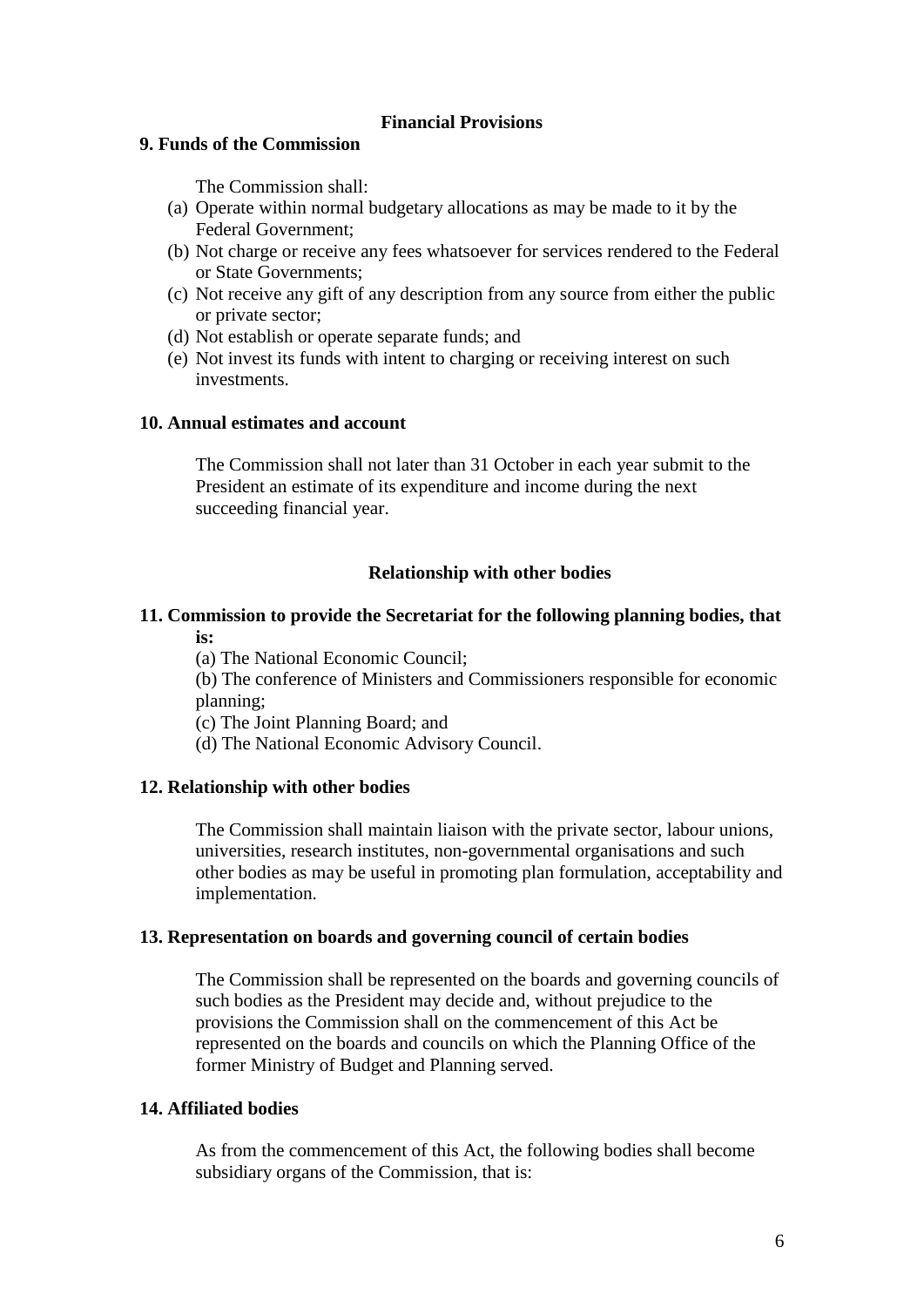- (a) The National Centre for Economic Management and Administration;
- (b) The Centre for Management Development;
- (c) The Federal Office of Statistics;
- (d) The National Manpower Board;
- (e) The National Data Bank; and
- (f) Such other bodies as the President may decide from time to time

#### **Miscellaneous and Supplementary**

### **15. Annual Reports**

The Commission shall prepare and submit to the President not later than 30 June each year, a report in such form as he may direct on the activities of the Commission during the immediate preceding year, and shall include in such report a copy of the audited accounts of the Commission for that year and the Auditor-General's comments therein.

## **16. Transitional provisions**

- (1) On the comment of this Act:
- (a) The Planning office of the former Ministry of Budget and Planning shall cease to exist and its rights and obligations shall reside in the Commission;
- (b) The Capital Budget section of the Budget Office shall be transferred to the Federal Ministry of Finance;
- (c) The existing staff of the Planning Office of the former Ministry of Budget and Planning shall be deemed to be the staff of the Commission, so however that: (i) A Staff may opt out of the Commission within sixty days of the coming into force of this Act;

(ii) The Commission may, on advice, dispense with the services of any existing staff whose level of competence is adjudged inadequate for coping with the task of the Commission.

(2) All existing legislation and guidelines that are at variance with this Act shall be deemed to have been amended in the conformity with the provisions of this Act.

## **17. Regulations**

The President may make regulations generally for the purpose of giving effect to the provisions of this Act.

#### **18. Power of the President to give directives**

Subject to the provisions of this Act, the President may give to the Commission directives of a general nature relating generally to matters of policy with regards to the exercise by the Commission of its functions and it shall be the duty of the Commission to comply with such directives.

# **19. Repeal of 1992 No. 12**

The National Planning Commission Act is hereby repealed.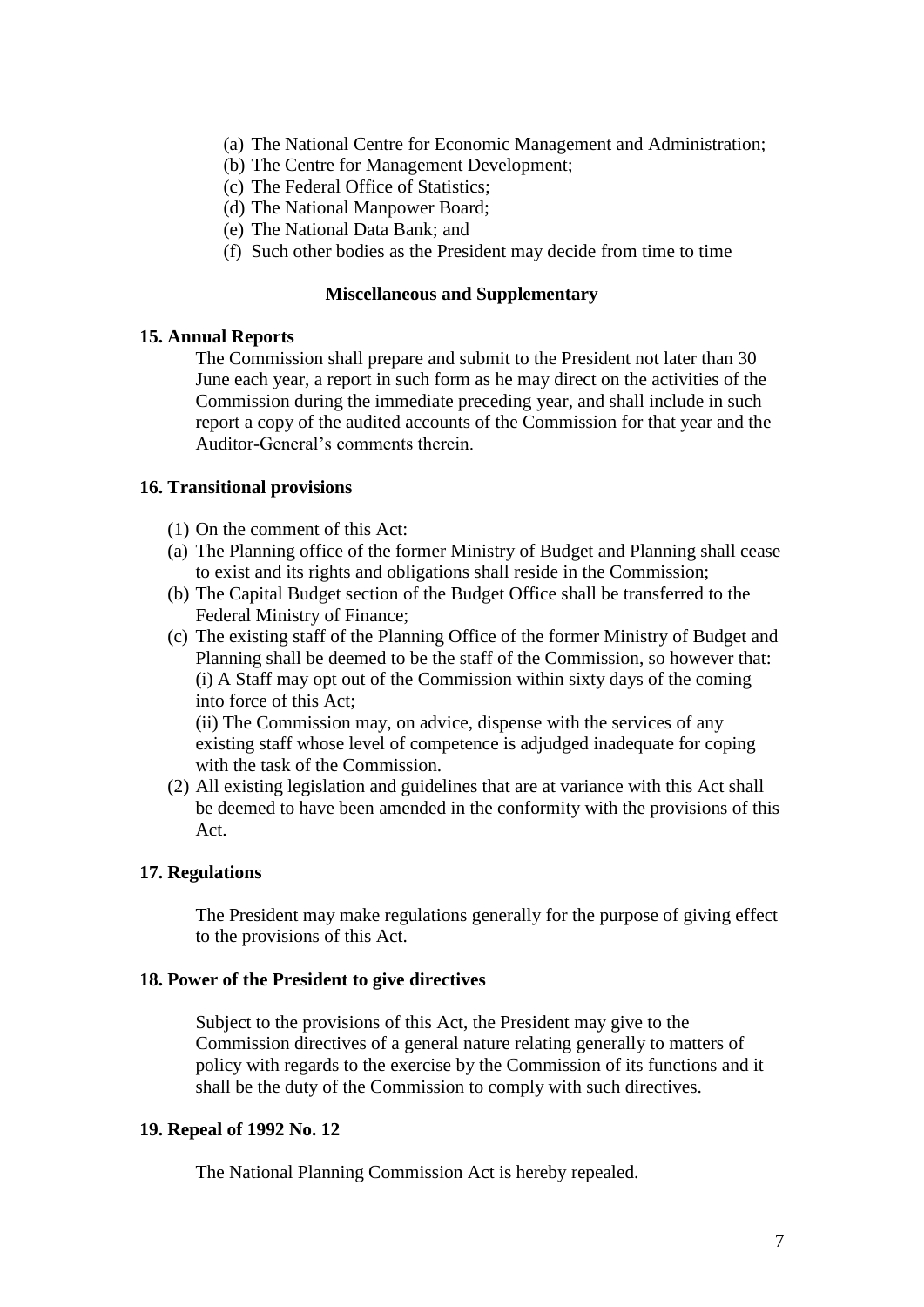#### **20. Savings and transfer of liabilities, staff, etc**

- (1) The statutory functions, rights, interest, obligations and liabilities of the Commission existing before the commencement of this Act under any contract or instrument shall by virtue of this Act be deemed to have been assigned to and vested in the Commission established by this Act.
- (2) Any such contract or instrument as mentioned in subsection (1) of this section shall be of the same force and effect against or in favour of the Commission established by this Act and shall be enforceable as fully and electively as if instead of that Commission the Commission established by this Act had been named therein or had been a party thereto.
- (3) The Commission established under this Act shall be subject to all obligations and liabilities to which the Commission was subject immediately before this Act and all other persons shall have the same rights, powers and remedies against the Commission established by this Act as had against the Commission before the commencement of this Act.
- (4) Any proceedings or cause of action pending or existing immediately before the commencement of this Act by or against the Commission in respect of any right, interest, obligation or liability of the Commission may be continued or as the case may be, commenced, and any determination of a court of law, tribunal or other authority or person may be enforced by or against the Commission established by this Act to the same extent that such proceedings, cause of action or determination might have been continued, commenced or enforced by or against the Commission established under the repealed Act.
- (5) All assets, funds, resources and other movable or immovable property which immediately before the commencement of this Act were vested in the Commission established under the repealed Act shall by virtue of this Act and without further assurance be vested in the Commission established under this Act.
- (6) Any person who immediately before the coming into force of this Act is the holder of any office in the Commission existing before the commencement of this Act shall, on the commencement of this Act continue in office and be deemed to have been appointed to this office by the Commission established by this Act unless the authority by which the person was appointed terminates the appointment.

## **21. Interpretation**

In this Act, unless the context otherwise requires:

"Commission" means the National Planning Commission established by section I of this Act;

"Deputy Chairman" means Deputy Chairman of the Commission;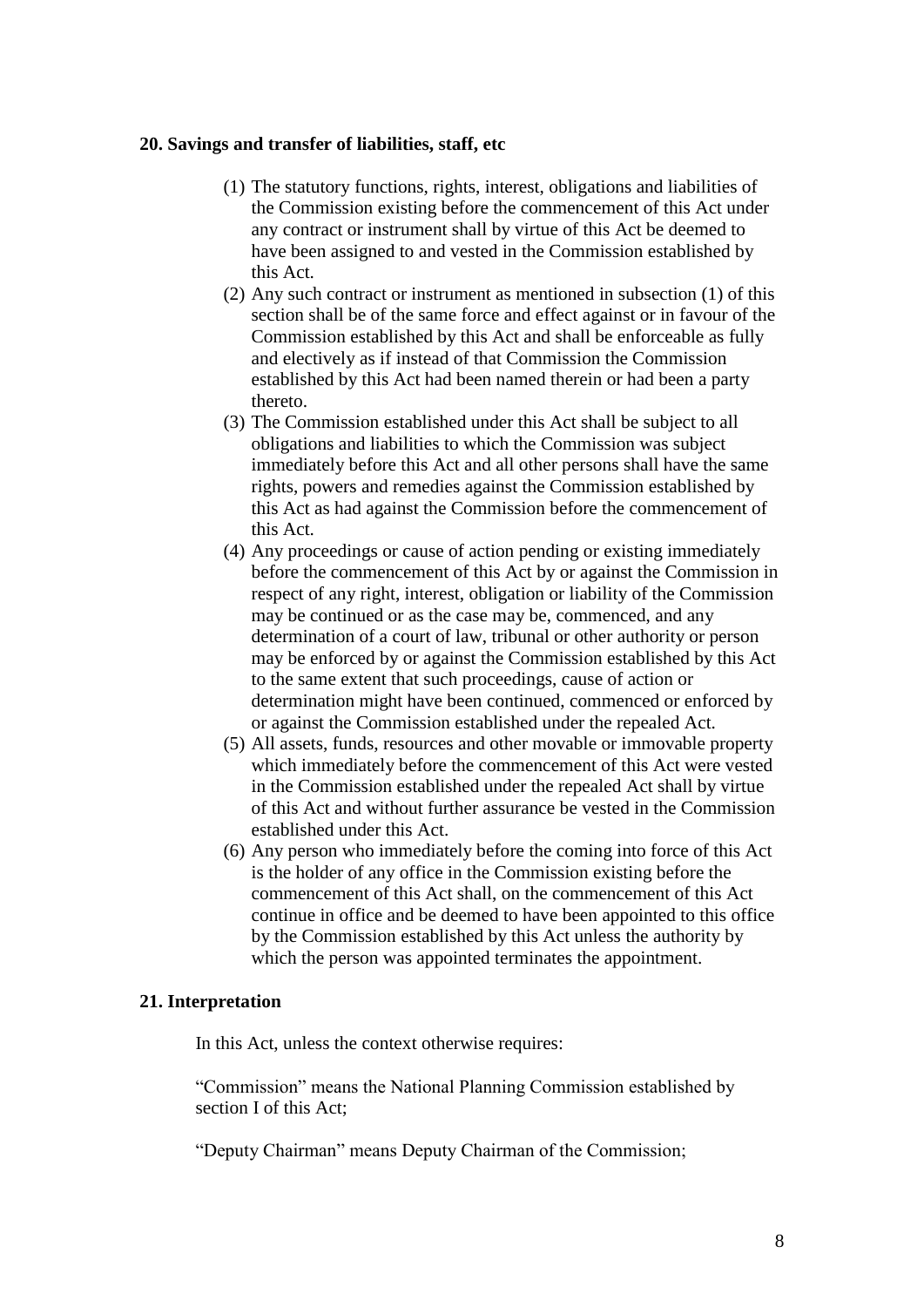"Member" means a member of the Commission and includes the Chairman;

"Repealed Act" means the National Planning Act 1992;

"Secretary" means the Secretary to the Commission.

# **22. Short title**

The Act may be cited as the National Planning Commission Act.

# **SCHEDULE**

# **[Section 3(7)]**

# *Proceedings of the Commission*

- 1. (1) The Commission shall meet for the conduct of its business at such time, place and on such day as the President may appoint but shall meet not less than twice in a year. (2) At a meeting in which the Vice-President is not the present, the Deputy Chairman shall preside.
- 2. The Commission shall have the power to regulate its proceedings and may make standing orders for that purpose and subject to any such standing orders and to paragraph 3 of this Schedule, may function not withstanding:
	- (a) Any vacancy in its membership or the absence of any member;
	- (b) Any defect in the appointment of a member; or
	- (c) That a person not entitled to do so took part in the proceedings.
- 3. The quorum at any meeting of the Commission shall be a simple majority of the members.
- 4. Where standing orders made under paragraph 2 of this Schedule provide for the Commission to co-opt persons who are not members of the Commission, such persons may attend meetings of the Commission and advise it on any matter referred to them by the Commission but shall not count towards a quorum and shall not be entitled to vote at any meeting of the commission.

## *Committees*

5. The Commission may appoint more committees to advise it on the exercise and performance of its functions under this Act and shall have power to regulate the proceedings of its committees.